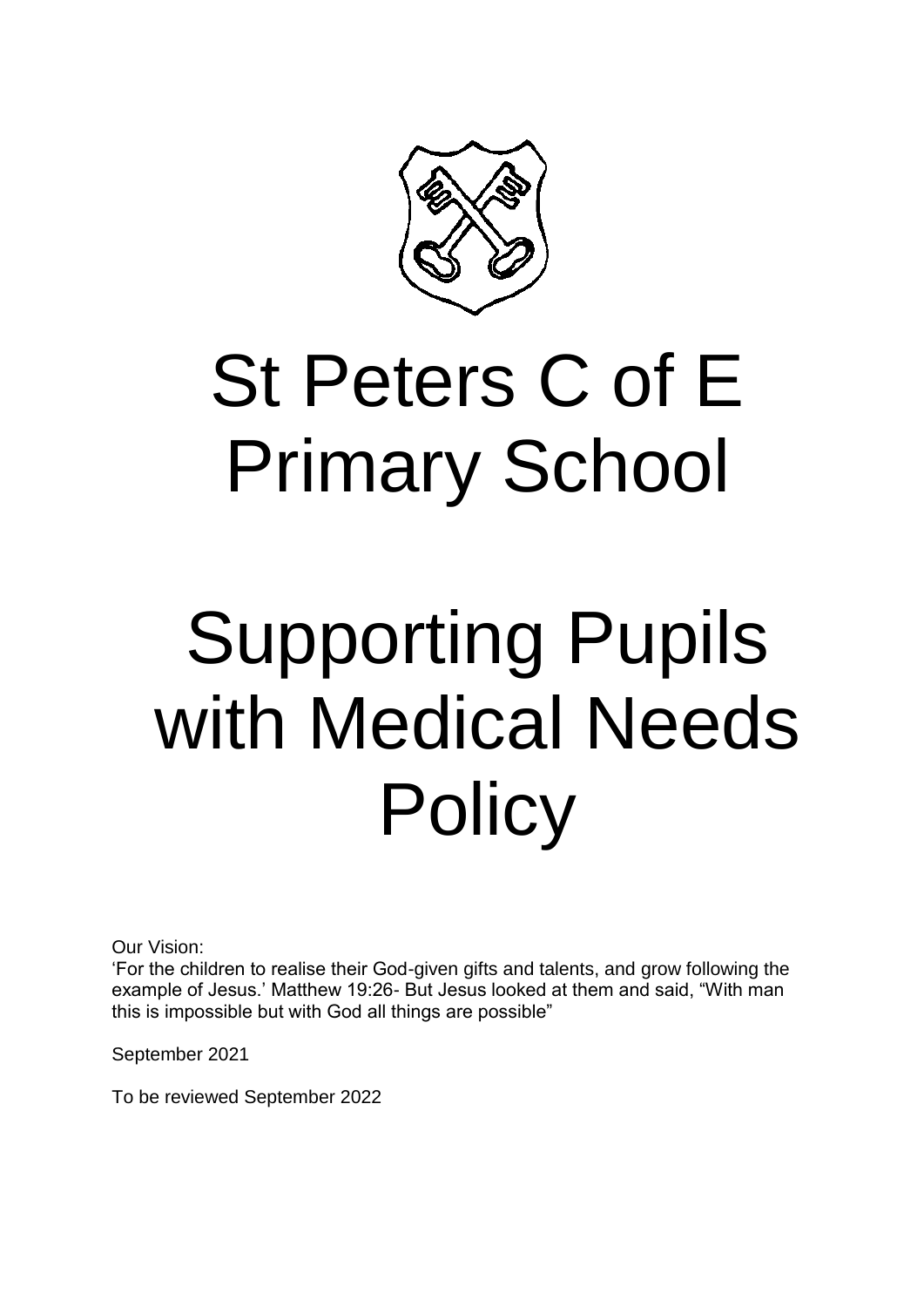#### **Mission statement**

#### **At St Peter's C of E Primary School we are committed to ensuring equality of education and opportunity for all pupils; we are an inclusive community that welcomes and supports all pupils.**

### **1.Introduction**

Section 100 of the Children & Families Act places a duty on all schools to make arrangements for supporting children with medical conditions and to have regard for the Department for Education's 'Supporting Children at School with Medical Conditions' (1<sup>st</sup> September 2014 and updated11<sup>th</sup> December 2015). This policy outlines how St Peter's C of E Primary School will ensure that all children with medical conditions will be supported to ensure they can play a full and active role in school life, remain healthy and achieve their academic potential.

This policy should be read in conjunction with the:

- SEND Policy
- Safeguarding Policy
- Admissions Policy

#### **Principles**

We have adopted the key principles of 'Supporting pupils at school with Medical Conditions' (DfE) for our aims and objectives. Wherever possible we will endeavour to:

- Ensure students with medical conditions are properly supported so they have full access to education, including school trips and physical education.
- Ensure arrangements are in place to support pupils at school with medical conditions, including the use of risk assessments and health care plans.
- Work with health and social care professionals, pupils and parents to ensure that the needs of children with medical conditions are properly understood and effectively supported.
- Ensure all staff understand the medical conditions of pupils at St Peter's and understand that they may be serious and adversely affect a child's quality of life and impact on their ability to learn.

#### **Individual Health Care Plans**

Pupils at St Peter's who have medical needs have an individual healthcare plan. The SENCO works with parents/carers, the child (if appropriate) and healthcare professional to develop healthcare plans. Not all children with medical needs require a plan, but this will be jointly decided with parents and healthcare professionals. Healthcare plans are reviewed annually, or sooner, if the child's medical needs have changed.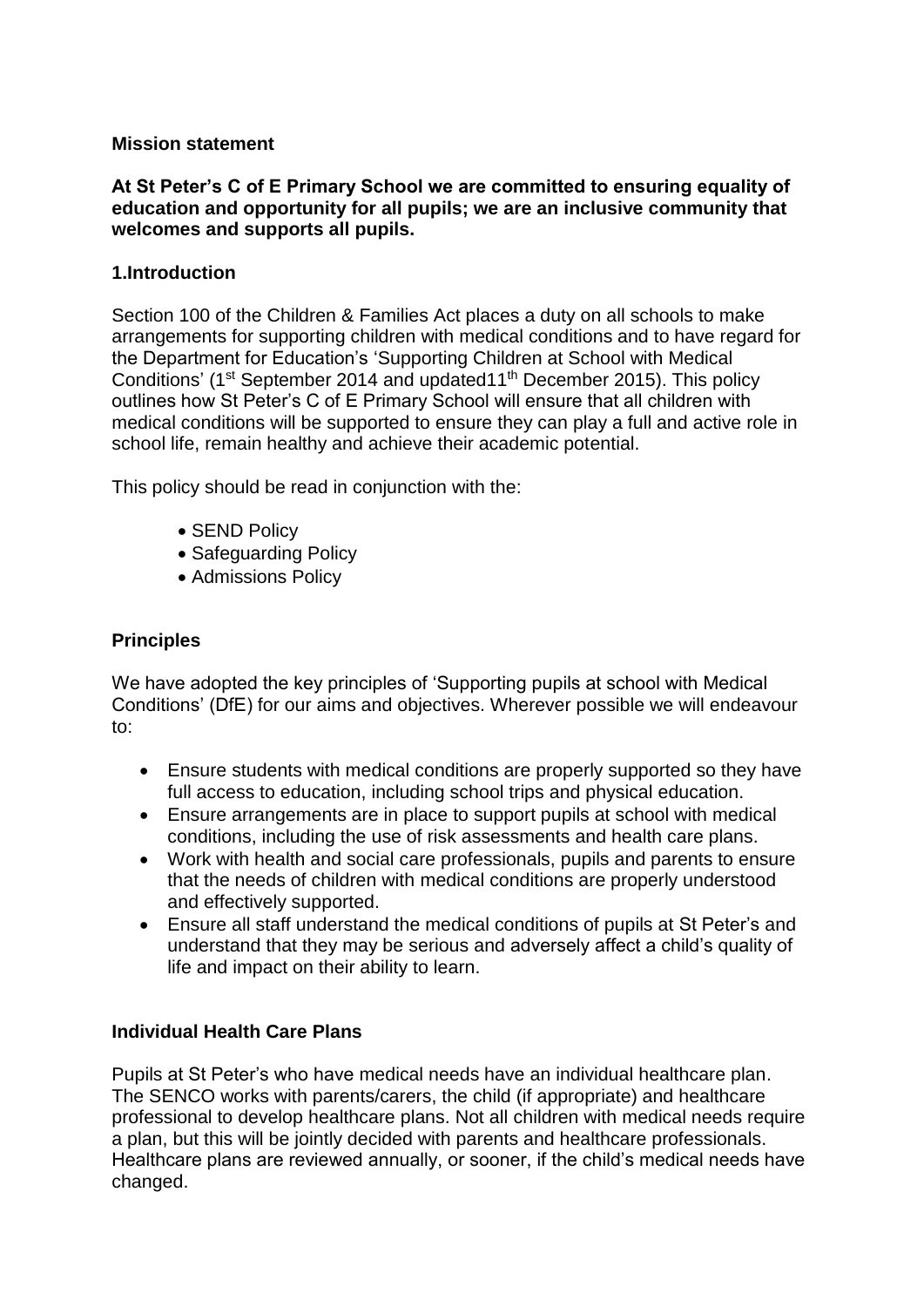An Individual Healthcare Plan:

- Details the care a child needs in school, when they need it and who is going to provide it.
- States what to do in an emergency.
- Includes information about the possible impact of any health condition on a child's learning, behaviour or classroom performance.
- Will go with a child if they need to go to hospital.

## **Roles and responsibilities**

Any member of the school staff may be asked to provide support to children with medical conditions, including the administering of medicines, although they cannot be required to do so.

Every member of staff must know what to do and respond accordingly when they know a child with a medical condition needs help.

## **Parents/Carers are responsible for:**

- Providing the school with sufficient and up-to-date information about their child's medical needs.
- Participating in the development and review of their child's individual healthcare plan.
- Carrying out any actions they have agreed to as part of the plan's implementation (e.g. provide medicine).
- Ensuring that written records are kept of all medicines administered to children.
- Ensuring they, or another nominated adult, is contactable at all times and contact information is kept up-to-date.

## **The Governors are responsible for:**

- Making arrangements to support children with medical conditions in school, including making sure that this policy is in place.
- Ensuring a sufficient number of staff receive suitable training and are competent before they take on the responsibility of supporting children with medical conditions.
- Ensuring that the school's procedures are explicit about what practice is not acceptable.
- Making sure it is clear how complaints may be made and will be handled concerning the support provided to children with medical conditions.
- Ensuring the school's policy clearly identifies the roles and responsibilities of those involved in the arrangements they make to support children at school with medical conditions.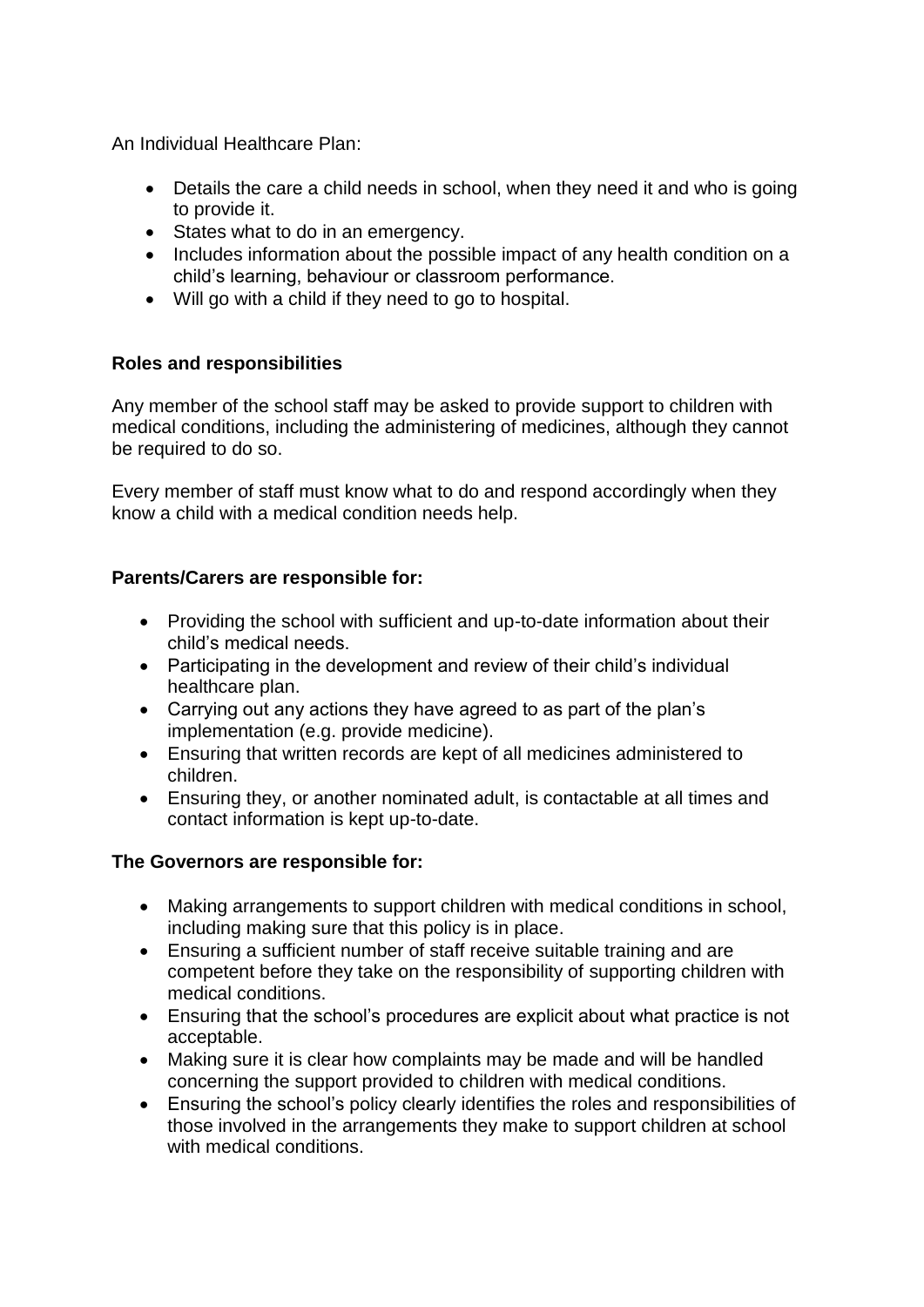## **The Headteacher is responsible for:**

- Promoting this policy with the whole staff team, parents/carers, children and external agencies.
- Ensuring there are trained First Aiders, as well as individual members of staff with responsibility for individual children.
- Ensuring all staff who provide support to an individual pupil receive suitable training and ongoing support so they are confident in fulfilling the requirements set out in a child's healthcare plan. This should be provided by the specialist nurse, school nurse or other suitably qualified healthcare professional and/or the parent.
- Keeping an up to date record of all training undertaken and by whom.
- Monitoring the provision of individual healthcare plans for those children who require one.

## **The SENCO is responsible for:**

- Ensuring all children who need medical support in school have a healthcare plan; that it is kept up-to-date; is shared with all the individuals who need to know about it; and review it at least annually with parents and the relevant healthcare professionals. This information will be stored in a medical folder in the class tray and on 'Medical Tracker' and all teachers (supply, cover, PE and Spanish teachers) have a responsibility to read it.
- Arranging cover to ensure individual children's needs are always met.
- Maintains a centralised register of all healthcare plans.

## **Teachers and Support Staff are responsible for:**

- Being aware of the medical conditions of children at St Peter's and understanding their duty of care for pupils in an emergency.
- Supporting any child they work with in working towards being able to selfmanage their own condition.
- Conducting risk assessments for school visits, including York week and any other school activities outside of the normal timetable.
- Implementing actions identified in individual healthcare plans.

## **Parents are responsible for:**

- Providing the school with sufficient and up-to-date information about their child's medical needs.
- Working with the school and health professionals to develop and review their child's individual healthcare plan.
- Carrying out any action they have agreed to as part of its implementation, e.g. provide medicines and equipment and ensuring they or another nominated adult are contactable at all times.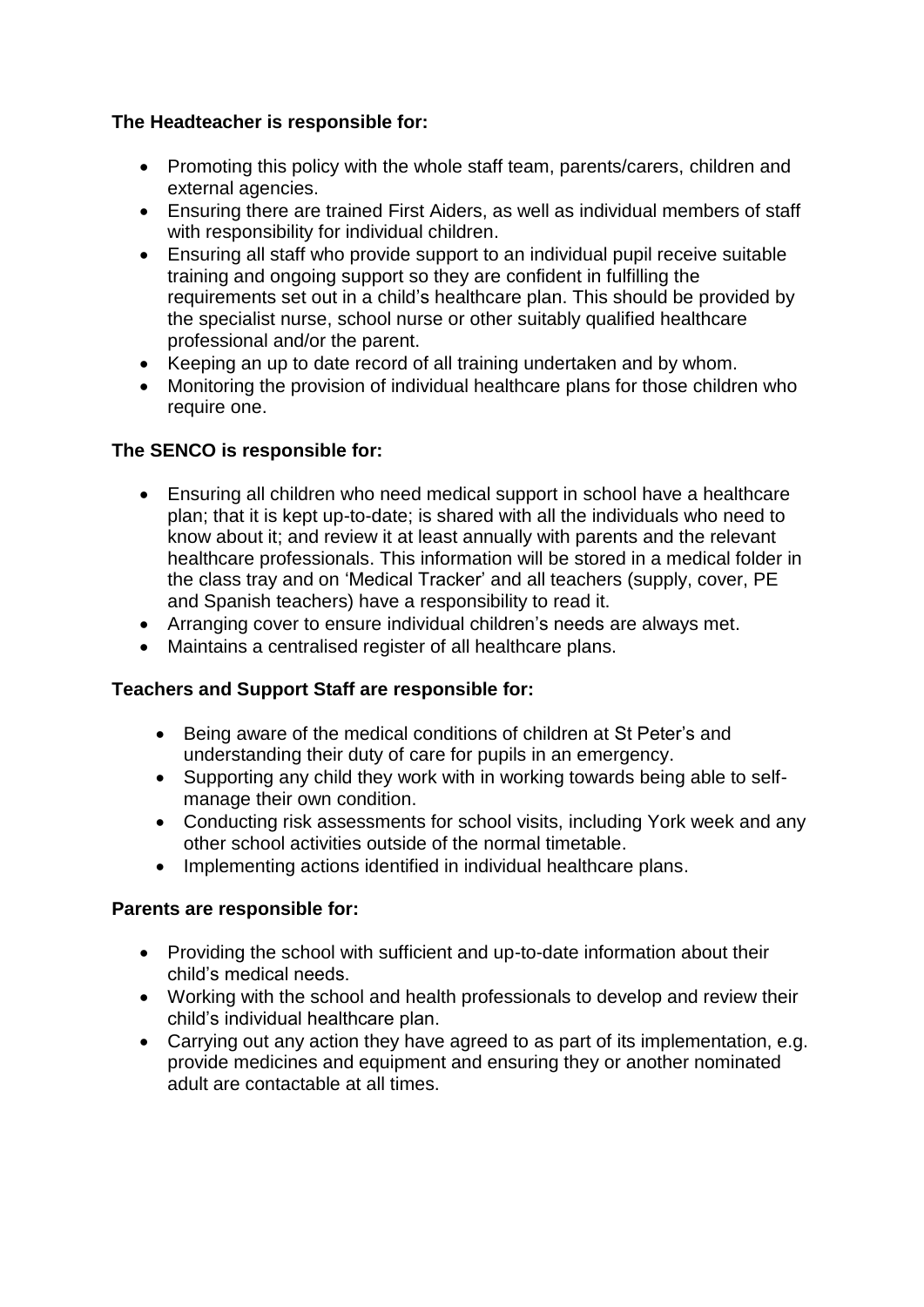### **Emergency procedures**

A child's individual healthcare plan defines what constitutes an emergency and explains what to do, including ensuring all relevant staff are aware of emergency symptoms and procedures. If a child needs to be taken to hospital, a member of staff will stay with the child until the parent/carer arrives.

#### **Administering medication in school**

At St Peter's, we understand that it is important for medication to be taken and care received as detailed in a child's healthcare plan. In order to administer medication safely in school, we will:

- Ensure there is more than one member of staff who has been trained to administer the medication and meet the care needs of an individual child.
- Not give medication (prescription or non-prescription) to a child without a parent's written consent except in exceptional circumstances.
- Ensure a trained member of staff accompanies a pupil who has a medical condition on an off-site visit, including overnight stays.

Parents are requested to let the school know immediately if their child's needs or medication changes.

#### **Storage of medication**

At St Peter's, we have clear guidance on the storage of medication and equipment at school:

- We ensure all staff understand what constitutes an emergency for an individual child and make sure that emergency medication/equipment is readily available and is not locked away.
- Controlled drugs are stored securely and named staff have access.
- Staff can administer a controlled drug to a pupil once they have had specialist training.
- Medication that is in date and labelled in its original container can be stored at school. The exception to this is insulin, which though must still be in date, will generally be supplied in an insulin injector pen or a pump.
- Parents are asked to collect all medications/equipment at the end of the school term and to provide new and in-date medication at the start of each term.
- If needles and other sharps are necessary to care for a child's health care needs, they are disposed of in line with local policies. Sharps boxes will be kept securely at school and will accompany a child on off-site visits. They will be collected and disposed of in line with local authority procedures.
- Each child's asthma pump will be kept in their classroom. Emergency pumps will be kept in the medical room.

At St Peter's we keep an accurate record of all medication administered, including the dose, time, date and supervising staff.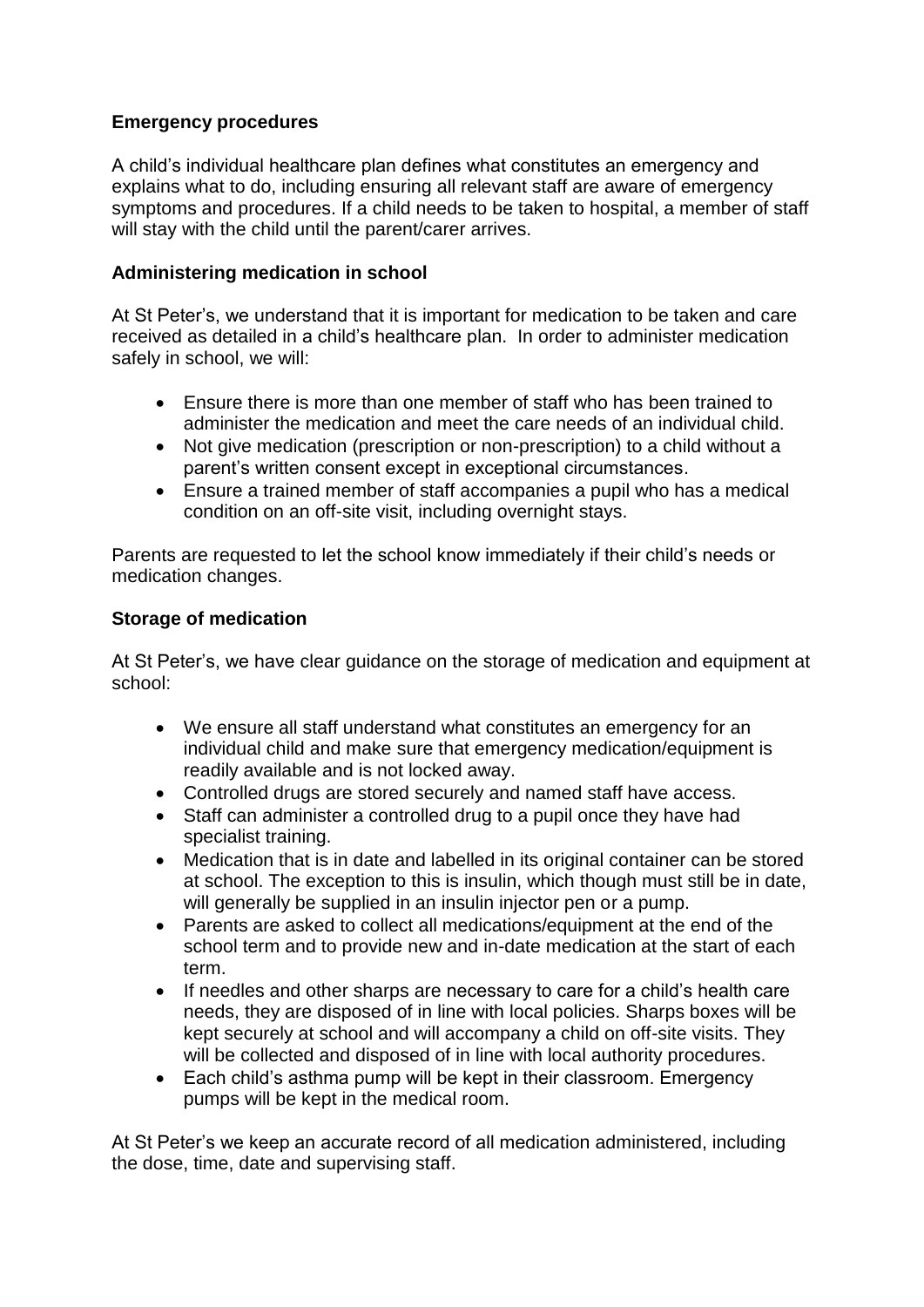### **Extra-curricular activities**

At St Peter's, all staff are fully committed to actively supporting pupils' medical needs so they are able to participate in all areas of school life, including trips and visits. Individual healthcare plans clearly outline how a child's medical condition will impact on their participation, but there is flexibility for all pupils to participate according to their own abilities and with reasonable adjustments (unless evidence from a clinician states that this is not possible). Risk assessments are carried out to ensure students with medical conditions are included. This includes consultation with the child, the parents/carers and any relevant external agency involved in the care of the child.

#### **Unacceptable practice**

In order to keep all pupils safe and well, we are very clear that all staff understand what is not acceptable practice. It is not acceptable practice (unless there is evidence included in the child's individual healthcare plan from a medical professional) to:

- Prevent children from easily accessing their inhalers and medication.
- Assume that every child with the same condition requires the same treatment.
- Ignore the views of the child or their parents or medical evidence or opinion.
- Send pupils with medical conditions home frequently or prevent them from staying for normal school activities, including lunch, unless this is specified in their individual healthcare plan.
- Send a child unaccompanied to the school office or medical room, if a pupil becomes ill.
- Penalize children for their attendance record, if their absences are related to their medical condition.
- Prevent children from drinking, eating or taking toilet or other breaks whenever they need to in order to manage their medical condition.
- Require parents/carers to attend school to administer medication or provide medical support to their child.
- Prevent children from participating in any aspect of school.

## **Support for children with allergies and medical conditions**

On receiving information regarding allergies or medical conditions, all staff are immediately made aware of a child's allergy or medical need. The SENCO then liaises with families and professionals to develop an Individual Healthcare Plan and implement relevant staff training.

## **Epipens**

If a child has anaphylaxis, parents/carers must provide two Epi-Pens. One epipen should be kept in the child's classroom and the other held centrally in the medical room. The SENCO will check Epi-Pens routinely to ensure they are 'in date', but this is primarily the child's parents' responsibility. Epi-Pens must be taken on school trips and visits and held by an adult who is trained to administer it. Teachers, LSAs and